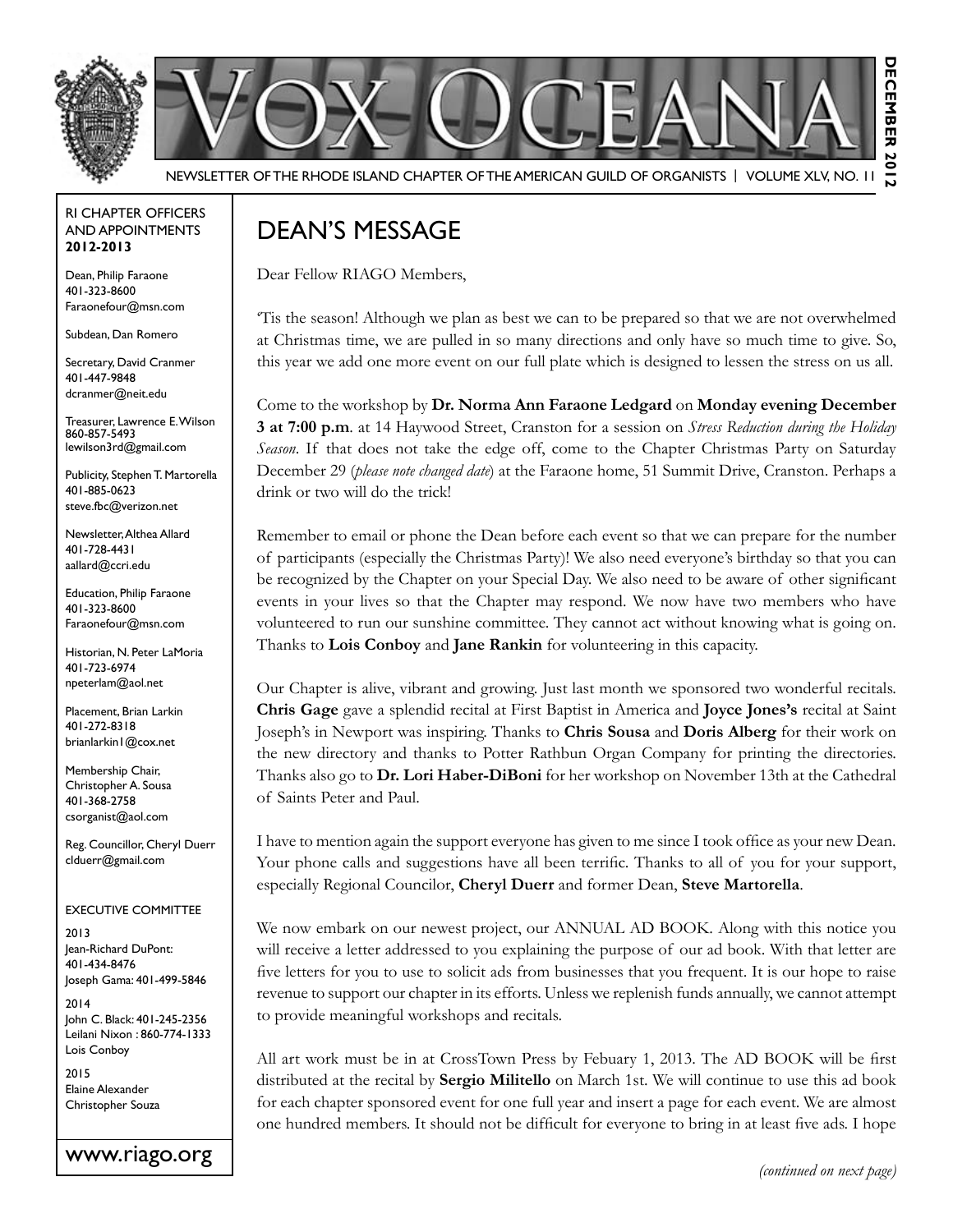## **EVENTS**

**Monday, December 3, 8:00 pm: Stephen Martorella**, harpsichord, will be joined by colleagues **Mary Ellen Kregler**, flute and **John Sumerlin**, violin in Bach's *Brandenburg Concerto V* with the Rhode Island College Symphony Orchestra, **Edward Markward**, conductor in his 40th season in the Auditorium in Roberts Hall. Debussy *Nocturnes* and Schumann *Symphony 3 in E-flat "Rhenish"*  complete the program. 10 General Admission, 7 seniors and non-RIC students, RIC students, faculty and staff free. Info: 401.456.8144.

**Saturday, December 8, 7:00 pm:** For the sixth consecutive holiday season, the **Providence Singers** and the **Rhode Island Philharmonic Orchestra** join forces for a performance of Handel's *Messiah* at Veterans Memorial Auditorium, Providence. **Betsy Burleigh** conducts; tickets: 401.248.7000

**Saturday, December 8, 7:30 pm:** A capella vocal ensemble **Zefiro** offers its third annual concert series entitled 'See, amid the winter's snow; Music for Advent & Christmas'. In addition to works by Poulenc, Howells, Britten, Kodaly, and others, the premiere of two new works written for Zefiro: 'On Love' by composer Kurt Leland and 'Sing Glory!' by Dorothy Van Andel Frisch: S. Stephen's Episcopal Church, 114 George Street, Providence. Tickets:\$10; seniors, students, and children: \$5. zefiroensemble.com.

**Sunday, December 9, 4:00 pm:** The **Choirs of St. Paul's Church**, with **Mark Steinbach**, Director of Music, Organist and Choir Master, plus guest instrumentalists present a *Festival of Advent Lessons and Carols* featuring works of Palestrina, Mozart, and Philip Glass, Satyagraha Act III. St. Paul's Episcopal Church, 55 Main Street, Wickford, RI. 401.294.4357. Free.

**Sunday, December 16, 4:00 pm:** Central Congregational Church presents a Carol Service with cello and harp. 296 Angell Street, Providence.

Sunday, December 16, 7:00 pm: Emmanuel Church presents the **St. Petersburg Men's Ensemble** from Russia, 42 Dearborn Street, Newport, RI; suggested donation \$20, free parking; 401.847.0675 or EmmanuelNewport.org

## Member News

Congratulations to **Richard Chamberlin**, organist at First Baptist Church, Pawtucket.

Please add the addenda sheet to your directory.

# Study Opportunity

Unique opportunity for organ study welcomes participants to a summer course for those who would like to develop their ability to interpret North-German Baroque music. We will work principally at the Cahman Organ in Leufsta Bruk, a famous instrument from 1728, in original condition. The course, a cooperative initiative between NORDPLUS, the School of Music in Piteå (Luleå Technical University), Sweden, the music department of Novia University of Applied Sciences in Jakobstad, Finland, the Department of Music of the Nowegian University of Science and Technology-Trondheim, Norway, and the Royal Academy of Music in Århus, Denmark, will take place for the 18th International Organ Academy in Leufsta Bruk. For more info go to http://lovstabruk.parjohansson.se/the-internationalorgan-academy/

# Dean continued

that all of you will join in this effort. Checks are to be mailed to Lawrence E. Wilson, our treasurer, at 151 Benefit St., Providence, RI 02903.

In the works is a reception for Maestro Militello. We hope that this event will be the highlight of our season and that all of you will be in attendance at his recital at the Cathedral. A committee is working on the reception which is being cosponsored by the Italian Vice-Consulate of RI.

Our new subdean, **Dan Romero** also serves as Education Coordinator for Region I. We welcome Dan into our midst as he has recently been appointed Music Director of Saint Michael's Church, Bristol.

A student from Barrington High School, **Juyeon Ha** is our newest Scholarship recipient. Juyeon is a piano student of **Nancy Nicholson** and will receive six organ lessons from **Steve Martorella**. Thank you, Nancy, for recommending Juyeon for a scholarship and to you Steve, for teaching Juyeon.

It is at times of the year such as Christmas, that your dedication to your positions as organists and choir directors is quite evident. Your talent and expertise adds so much to the celebrations and services at your church. Just think what those events would be like without music. Your music helps to deepen the experience of everyone in your congregation. When all the shopping and other distractions are over, your music helps so many to experience the true joy of Christmas. May God bless you in your work! Please make every effort to be an active member of our Chapter. The Board is not the Chapter. You are the chapter, and the board works for you!